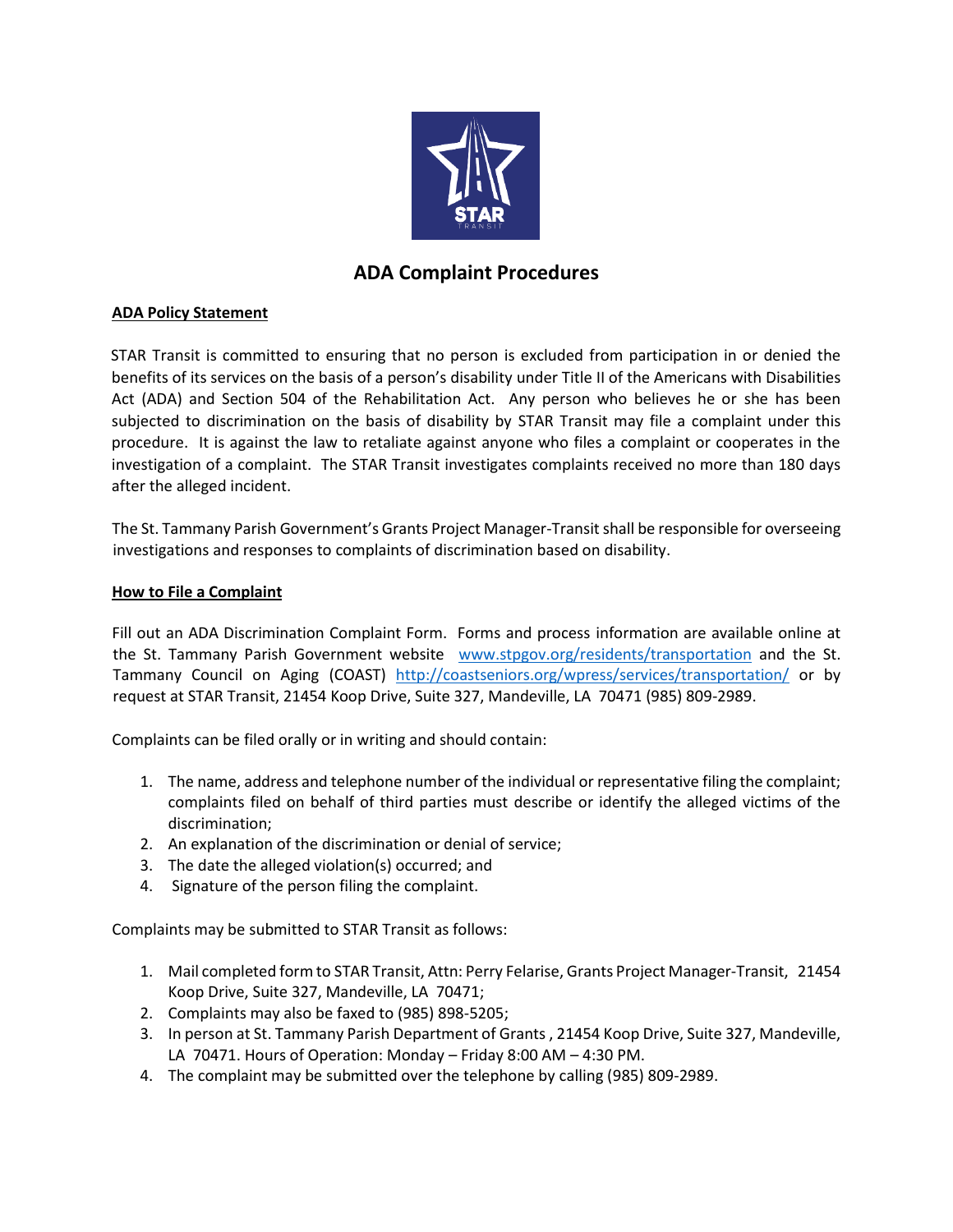If assistance is needed in filling out the complaint form or information is needed in another language or other accessible format, call the St. Tammany Parish Grants Office at (985) 809-2989. The Grants Project Manager-Transit or a Grants Department staff member will offer instructions on how to file a written complaint or provide other accessible format as requested.

Once the complaint is received, the STAR Transit will review it to determine if our office has jurisdiction. The complainant will receive an acknowledgement letter informing him/her whether the complaint will be investigated by our office.

### **Eligibility**

All complaints are considered formal and shall be investigated unless:

- 1. The complaint is withdrawn;
- 2. The complainant fails to provide required information after numerous requests;
- 3. The complaint is not filed within the 180-day time- frame of the incident or event;
- 4. The basis of the complaint is not covered by ADA Title II.

### **Complaint Review and Investigation**

The STAR Transit has 60 days to investigate the complaint from the receipt of the complaint. If more information is needed to resolve the case, STAR Transit may contact the complainant. The complainant has 30 business days from the date of the letter to send requested information to the investigator assigned to the case. If the investigator is not contacted by the complainant or does not receive the additional information within 30 business days, the STAR Transit can administratively close the case. A case can be administratively closed also if the complainant no longer wishes to pursue their case.

If the decision is made not to investigate the complaint, the complainant will be notified in writing within 20 calendar days and the notification shall state the specific reasons the complaint was deemed to not have investigative merit.

The investigation process will include review of any and all relevant documents, reports, video, etc. As well, focused interviews with key contacts will be conducted as applicable to obtain facts and evidence regarding the allegations in the complaint. The investigator will elicit information from all contacts and witnesses that can provide firsthand information about the incident, event or action specified in the complaint. All relevant documentation, including interview notes and/or recordings will be dated. Additionally, a chronological contact sheet will be maintained in the case file throughout the investigation.

The investigation will address only those issues relevant to the allegations of the complaint and confidentiality will be maintained to the maximum extent feasible.